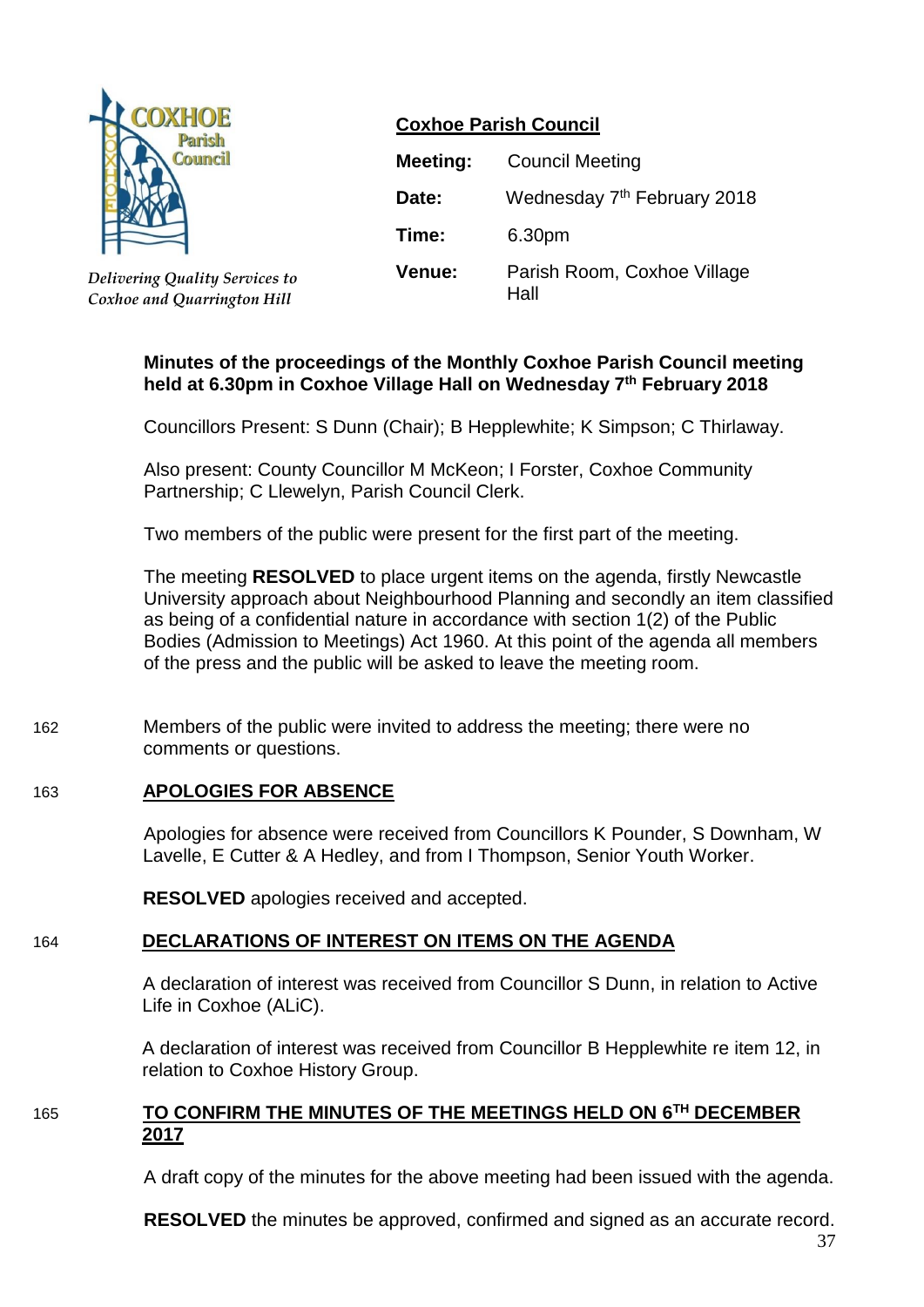## 166 **DURHAM COUNTY COUNCILLORS' UPDATE**

County Councillors gave verbal reports on a number of issues:

The Cabinet resolved to move the headquarters to a new site on the Sands and to provide a new history centre at Mount Oswald's.

The North of Tyne consultation is ongoing which affects County Durham because of the Combined Authority.

Defibrillator funding is ready; installation will be as soon as possible.

A team of officers has met to discuss the issues with the car wash.

Cllr Blakey has had two house visits with residents and dealt with dog fouling in Parsons Walk.

Police public participation and liaison with Parish Councils has been raised.

**RESOLVED** the information be received and noted.

## 167 **COUNCILLORS' REPORTS OF THEIR ATTENDANCE AT MEETINGS/EVENTS ON BEHALF OF THE PARISH COUNCIL**

No reports received.

### 168 **YOUTH PROVISION**

A verbal report was presented by the Clerk which included:

- In 2017 the Youth Club provided 1512 places to young people
- Coxhoe Girls' Group is ongoing with an average of nine young people at each session
- Quarrington Hill Junior Youth Club started on 15<sup>th</sup> January 2018 and has had an average of eight young people attending
- The Youth Strategy Group had met on 24<sup>th</sup> January 2018 with Councillors and staff attending and resolved to hold consultation during youth sessions with young people and parents/carers, anyone interested would be welcome to give their views; the next meeting will consider the risk assessments; the meeting had also discussed the youth budget and what needs to be purchased for the groups.

**RESOLVED** the information be received and noted.

## 169 **CLERK'S REPORT AND OUTSTANDING ISSUES**

The Clerk distributed a report for consideration.

## **Allotments**

The Clerk requested confirmation of the Council's policy on allotments.

The following were **RESOLVED** (A):

- That any allotment holder would not be able to take on a third plot
- That allotment holders can add the names of their partner or spouse to their tenancy but that it would not be possible for example to add anyone else's name to the tenancy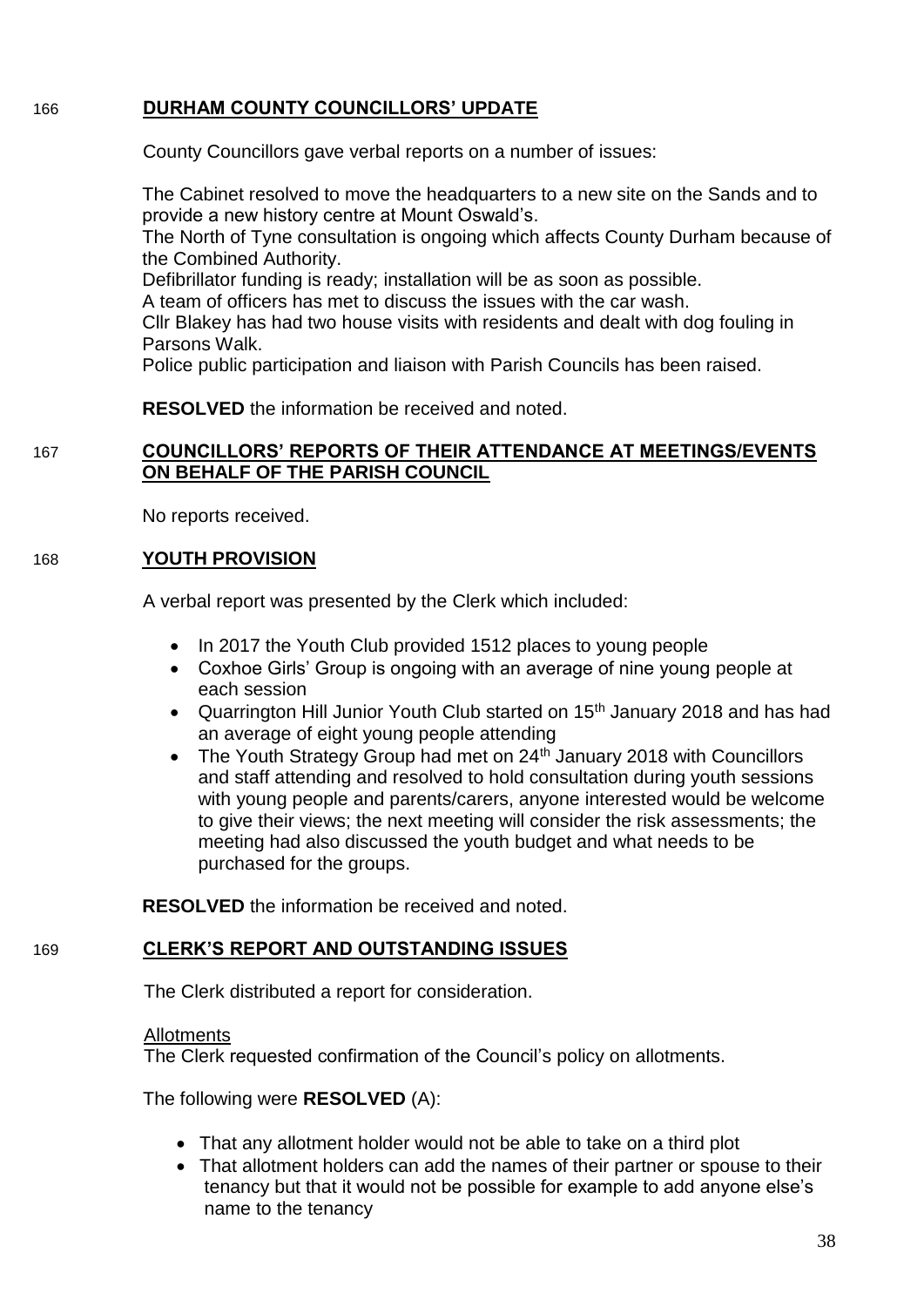- That the Clerk should send a letter where an allotment holder may have moved the fence around the plot to widen the plot
- The Clerk is to use the relevant rules on which animals can be kept on plots and inform allotment holders as appropriate.

#### **Office**

**RESOLVED** (B) Clerk to look into the suitability of the safe. **RESOLVED** (C) Clerk to understand the lease agreement with the village hall.

#### Kingswood Maintenance (minute ref 138)

The Clerk advised that a plan is drawn up for a public information event and that this will be arranged; Councillors will be asked when they are available to attend. **RESOLVED** (D) the Clerk to arrange this event.

#### Hanging baskets

Residents could be approached in key points of villages to host hanging baskets.

#### Wildflower Planting

Altogether Greener had given a quote for the work.

**RESOLVED** (E) to pay for the work using the quote provided, and on the basis of the quotes provided, to pay for weed spraying round the pit wheel and birds mouth fencing at the bottom of the second village green.

#### Beacons

**RESOLVED** (F) Cllr Thirlaway will look at what is required and will get an understanding of costs and logistics.

**RESOLVED** (G) Chair or Vice Chair will re-circulate Beacons document.

### 170 **FINANCIAL MATTERS**

### **Schedule of Payments**

The following payments were submitted for approval:

| Date of<br><b>Invoice</b> | Date<br><b>Payment</b><br><b>Due</b> | <b>Description</b><br>Payee           |                                                       | Amount            |
|---------------------------|--------------------------------------|---------------------------------------|-------------------------------------------------------|-------------------|
| N/A                       | N/A                                  | <b>HMRC</b><br>Employer's Liabilities |                                                       | £762.91           |
| Direct<br>debit           | N/A                                  | <b>Scottish Power</b>                 | Memorial Garden Lighting                              | £10.00            |
| Direct<br>debit           | N/A                                  | Vodafone                              | <b>Mobile Phones</b>                                  | APPROX.<br>£57.19 |
| 22.01.18                  | N/A                                  | <b>Vital Training</b>                 | First Aid training for Youth<br>Workers               | £140.00           |
| 23.01.18                  | Immediate                            | Durham County<br>Council              | Servicing dog bins                                    | £1035.84          |
| 24.01.18                  | 23.02.18                             | <b>SLCC</b><br>Enterprises Ltd        | <b>ILCA</b> Online training course<br>(members' rate) | £118.80           |
| 24.01.18                  | 07.02.18                             | BT rental (direct)<br>debit)          | Telephone and broadband rental                        | £34.68            |
| 25.01.18                  | 28.02.18                             | Mastercopy<br>(direct debit)          | Photocopier usage                                     | £37.94            |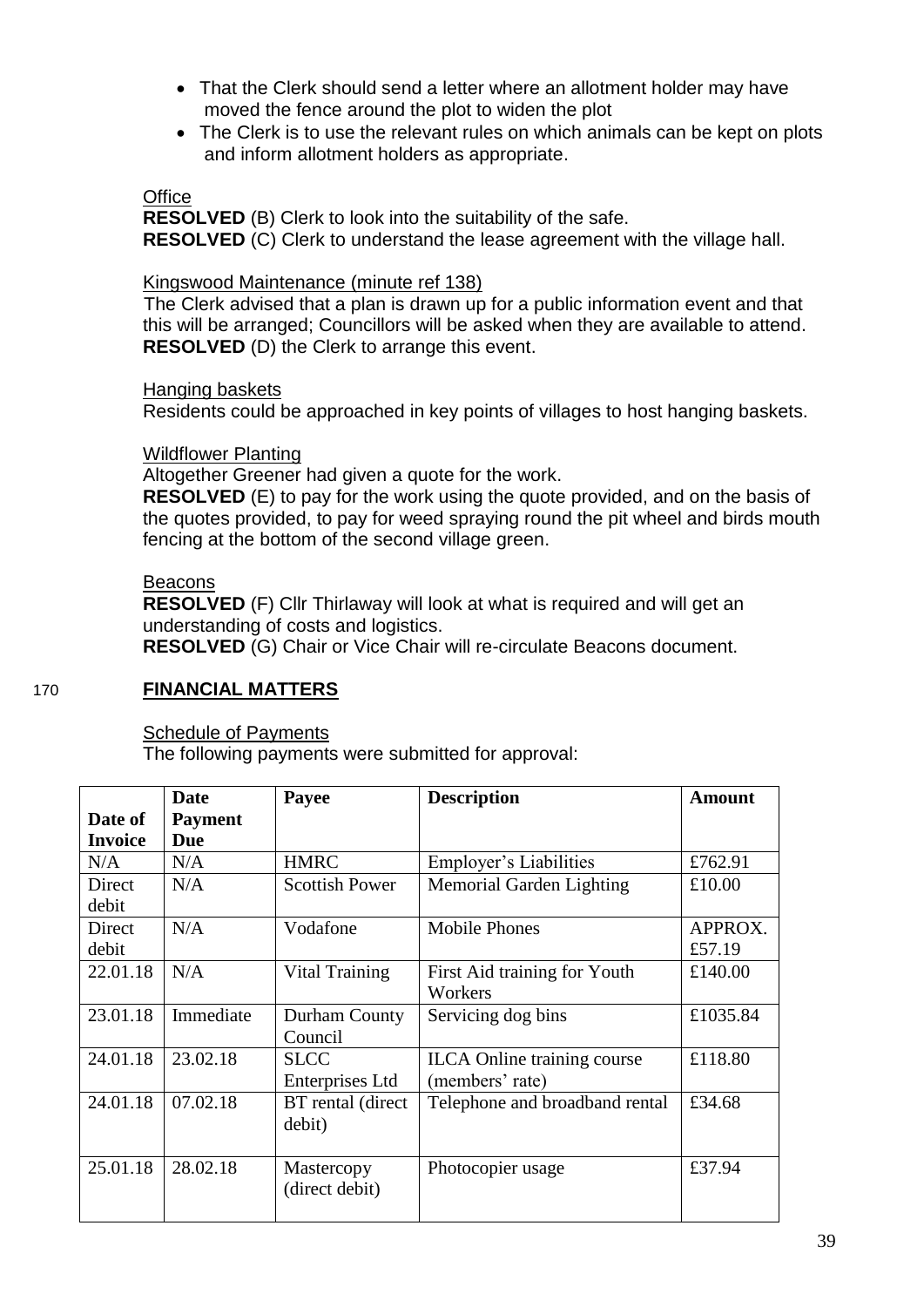| 30.01.18 | N/A                    | Deaf Hill Ward<br>Regeneration | Youth Services $08.09.17 -$<br>22.12.17 | £640.00 |  |
|----------|------------------------|--------------------------------|-----------------------------------------|---------|--|
|          |                        | Partnership                    |                                         |         |  |
|          | $30.01.18$ By 01.03.18 | Altogether                     | Grounds Maintenance Contract            | £924.76 |  |
|          |                        | Greener                        | Jan 18                                  |         |  |

**RESOLVED** (A) that the payments be received and approved.

Bank Reconciliation at 31.01.18

**RESOLVED** (B) that the information be received by the next meeting.

Youth Provision Budget

**RESOLVED** (C) that the Clerk as Responsible Finance Officer can authorise some extra hours for staff as appropriate; all to be authorised in advance.

#### 171 **REVIEW OF INTERNAL AUDIT AND APPOINTMENT OF INTERNAL AUDITOR**

**RESOLVED** to appoint Gordon Fletcher as Internal Auditor for 2017-18 using the quote supplied.

#### 172 **PARKING**

Parking issues in Coxhoe were discussed.

**RESOLVED** (A) Chair to speak to Co-op about car parks. **FURTHER RESOLVED**  (B) Clerk to contact Police to ask them to look at parking near Coxhoe Primary School.

### 173 **AGREEMENT OF POLICIES AND RISK ASSESSMENTS**

Child Protection Policy **RESOLVED** (A) this Policy will be re-adopted.

Public Participation Policy **RESOLVED** (B) Clerk to change sequence of numbers as agreed at the meeting; no wording required change.

Social Media Policy **RESOLVED** (C) this Policy still valid and is re-adopted.

#### 174 **REQUESTS FOR FINANCIAL ASSISTANCE**

A request for financial assistance has been received from Coxhoe History Group.

Cllr Hepplewhite declared an interest in this matter and left the room while it was discussed.

The meeting was then not quorate so it was **RESOLVED** to present it to the next meeting; Clerk to advise the History Group.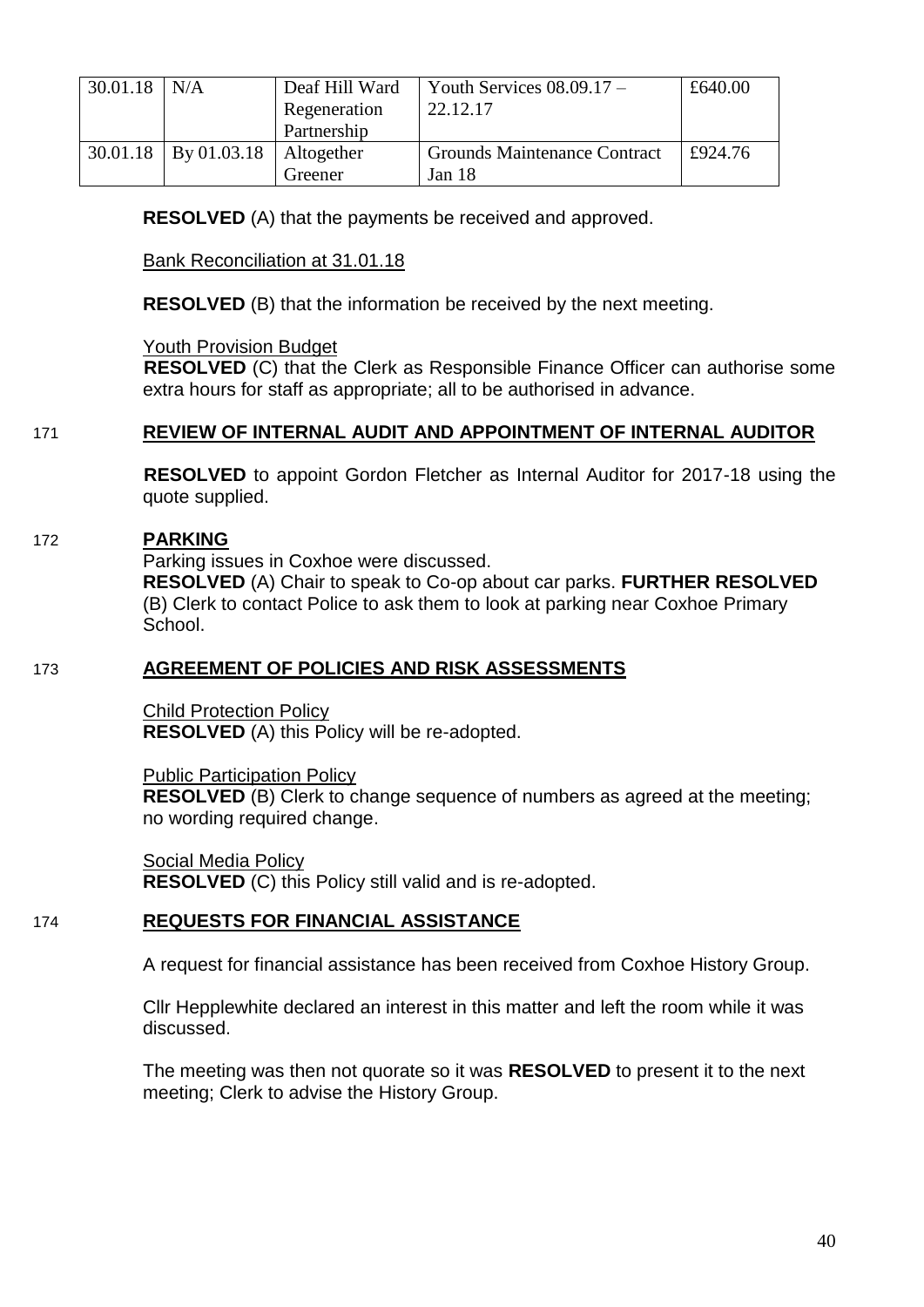# 175 **PLANNING & CORRESPONDENCE REPORTS**

#### Planning notices received by Durham County Council

| Application<br><b>Number</b> | <b>Applicant</b> | Location     | Proposal         | <b>Electoral</b><br><b>Ward and</b><br>Parish | <b>Case Officer</b><br>and<br><b>Expected</b><br><b>Decision</b><br>Level |
|------------------------------|------------------|--------------|------------------|-----------------------------------------------|---------------------------------------------------------------------------|
| DM/18/00045/FPA              | Mr L             | 34 Lansdowne | Single storey    | Coxhoe                                        | John Russell                                                              |
|                              | Johnson          | Road         | garage extension |                                               |                                                                           |
|                              |                  | Coxhoe       | to side of       | Coxhoe                                        | Delegated                                                                 |
|                              |                  | Durham       | property         |                                               |                                                                           |
|                              |                  | DH6 4DJ      |                  |                                               |                                                                           |

Planning applications approved by Durham County Council

None received.

Planning applications refused by Durham County Council

None received.

**RESOLVED** the Parish Council has no comment to make with regards to the above planning matter.

### **Correspondence**

Future Leisure in Coxhoe may wish to seek funding and will complete application form if they do; Cllr Dunn declared an interest but did not leave the room.

CDALC: Not successful in draw for Garden Party tickets.

DCC: inspection of footpaths stating vegetation will be dealt with and removal of street lighting in areas concerned.

Resident concerned over dog fouling on Parsons Walk; cleanse was arranged through County Councillors.

Countryside Ranger: wants to establish camera feed showing birds from the quarry. Northern Powergrid: explanation that the Council's payment relates to Powergrid equipment being sited on Parish Council land.

**RESOLVED** (A) the above be received and noted.

Resident would like to see an orchard and community garden; gave details of a banner project, **RESOLVED** (B) the Clerk to ask for more details.

AAP has requested draft schedule of meetings for 2018-19; also requested by Voluntary Web Administrator for website; **RESOLVED** (C) to provisionally agree the draft schedule prepared by the Clerk.

Business owner asking if businesses can be encouraged to refrain from parking in main street; **RESOLVED** (D) Clerk to check with Co-op and to write to businesses to ask if they would ask staff to park in the Co-op car park to free up village parking spaces.

Coxhoe Cricket Club: **RESOLVED** (E) Council is willing to enter into talks; Clerk to reply and to look at potential costs of drawing up a lease.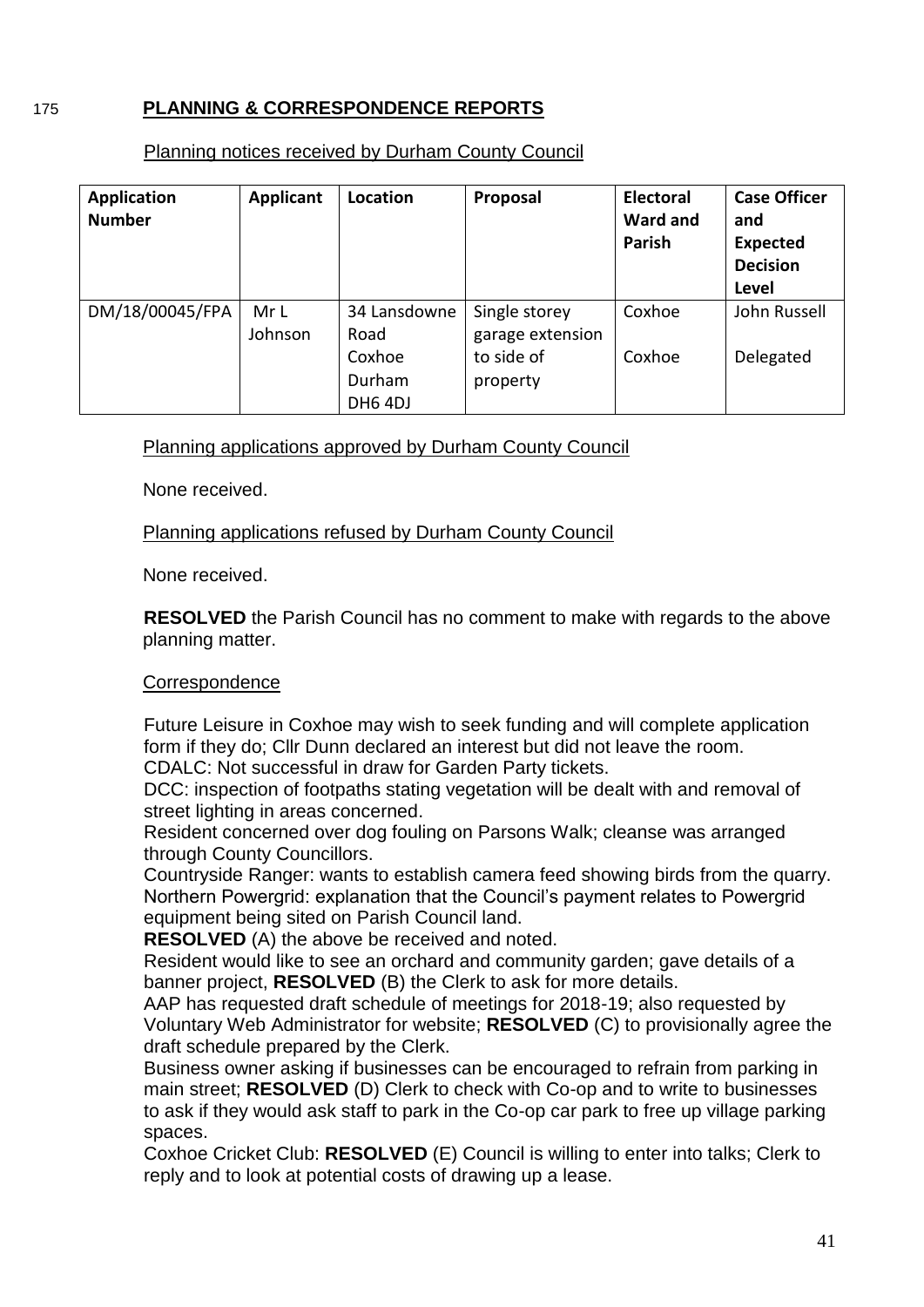Coxhoe Beavers have received funding for a project similar to that funded by the Council; **RESOLVED** (F) Council agrees to their suggestion of making image books, Clerk to advise.

DCC Defibrillator Terms and Conditions form: **RESOLVED** (G) Clerk to complete form.

#### **Bulletins**

AAP/DCC Proposed Durham History Centre Consultation CDALC Good Councillors' Guide to Transparency NALC Report on GDPR CDALC Directory of Contractors for Parish Councils CDALC Information/Reminder on calling a Parish Meeting **RESOLVED** the information is received and noted.

## 176 **BUILDING STRONGER COMMUNITIES: JO COX FOUNDATION**

**RESOLVED** Cllr Hepplewhite to look into a summer event and bring details to next meeting.

### 177 **COMMUNITY REPORTS**

Quarrington Hill Community Centre No report given.

#### Coxhoe Community Partnership

I Forster advised that a decision has been made to wind up the Partnership. Cllr Dunn said the Parish Council notes this with sincere regret after a massive contribution and investment likely to be in excess of £1.5 million brought to the village to enrich community life. Councillors **RESOLVED** to pass on great thanks to all involved. The meeting **RESOLVED** (B) the clerk should work to ensure litter picks and volunteers are covered by Parish Council insurance.

Coxhoe Village Hall No report given.

Active Life in Coxhoe No report given.

At 8.30pm the Chairman requested members' agreement, as per Standing Order 3(w), to extend the meeting beyond the standard 2-hour period.

**RESOLVED** (E) Standing Order 3(w) be invoked and the meeting continue.

## 178 **NEIGHBOURHOOD AND PARISH PLANNING**

Cllr Dunn gave details of contact from Newcastle University who want to work with the Parish Council to gather evidence about and review Neighbourhood and Parish Planning. **RESOLVED** a meeting is held on 13th February 2018, all Councillors welcome.

# 179 **EXCLUSIONS OF THE PRESS AND PUBLIC**

At this point of the agenda all members of the press and the public were asked to leave the meeting room due to an item classified as being of a confidential nature in accordance with section 1(2) of the Public Bodies (Admission to Meetings) Act 1960.